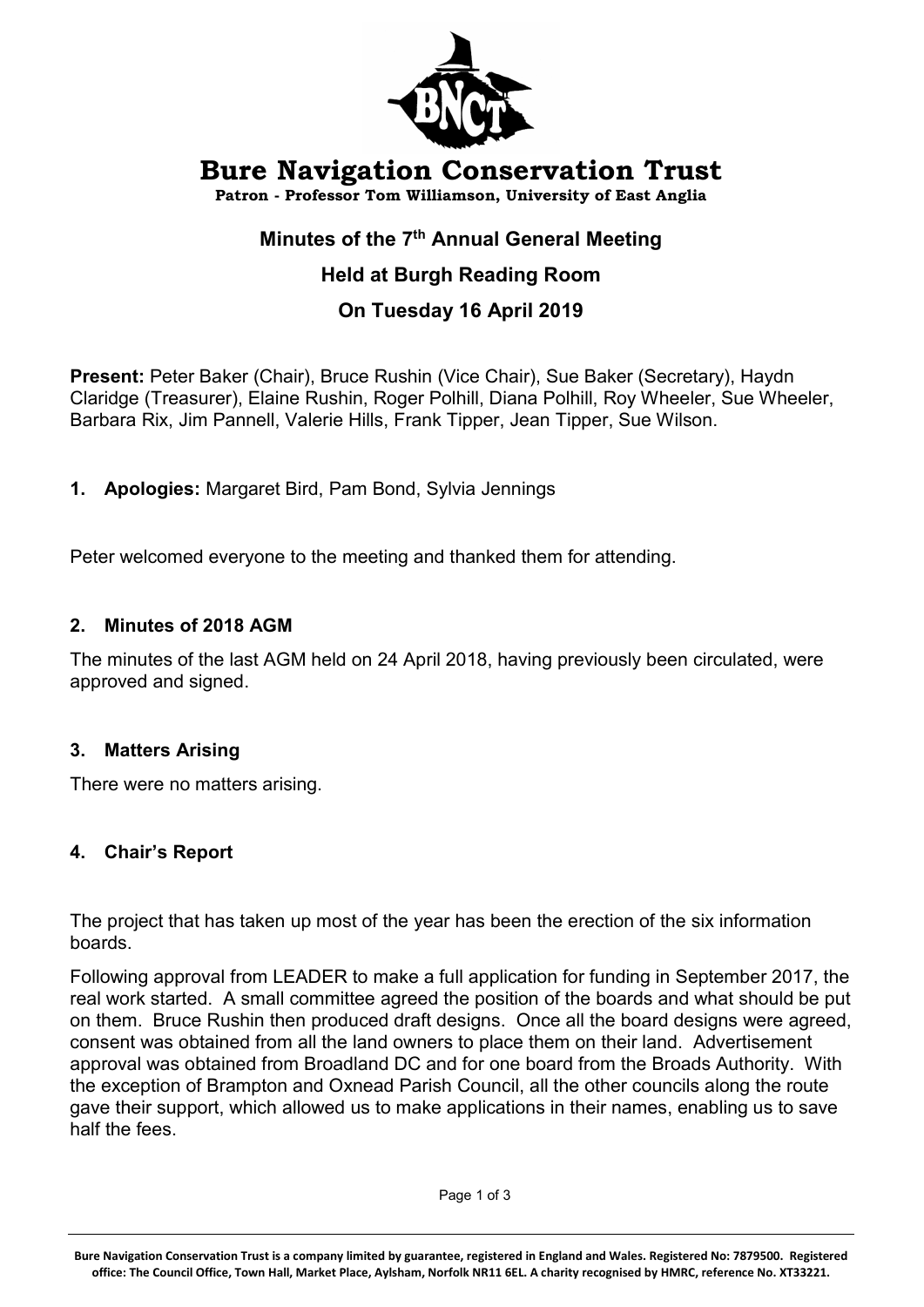On 20 April 2018 we made an application to Love the Broads for a grant of £1,100.00 to cover the cost of one board, which was paid on 27 June 2018.

Due to various delays our application for the LEADER grant was not submitted until July. Approval for a grant of £4,680.40 was given on 6 September 2018. The orders for the boards and their erection were placed immediately. The boards were delivered and erected in December 2018.

The whole process, from submitting our original expression of interest for LEADER grant funding on 12 September 2017 to receiving the grant payment and subsequent erection of the boards took approximately 16 months.

The total cost of the project was £7,297.40 of which £5,780.40 was grant funded, the balance coming from Trust funds. I would like to thank all of you for supporting this project, in particular Bruce who produced six memorable designs for us.

The only other project has been keeping David Wilson Homes honest over the new footpath at Dunkirk. We tried to get improvements to the surface but were unsuccessful. However, we have agreed a revised route. Our work on this will continue until its completion.

## 5. Secretary's Report

There was nothing to add to the above information

## 6. Treasurer's Report.

Haydn circulated the Income and Expenditure Account for 2018 and gave an explanation of the various items.

The current bank balance is £3,759.89.

Haydn added that there have been some very complimentary remarks about the boards and people have found them very informative. Another parish council has asked about them.

The accounts were agreed unanimously.

The Chair, on behalf of all members, thanked Haydn for his work over the past 12 months.

## 7. Resignation of Trustees as per Constitution

Sue and Haydn stood down as Trustees. Both agreed to stand for re-election.

#### 8. Election of Trustees

Peter proposed that Sue and Haydn be re-elected as Trustees and this was agreed unanimously. There is still a vacancy for another trustee.

Page 2 of 3

Bure Navigation Conservation Trust is a company limited by guarantee, registered in England and Wales. Registered No: 7879500. Registered office: The Council Office, Town Hall, Market Place, Aylsham, Norfolk NR11 6EL. A charity recognised by HMRC, reference No. XT33221.